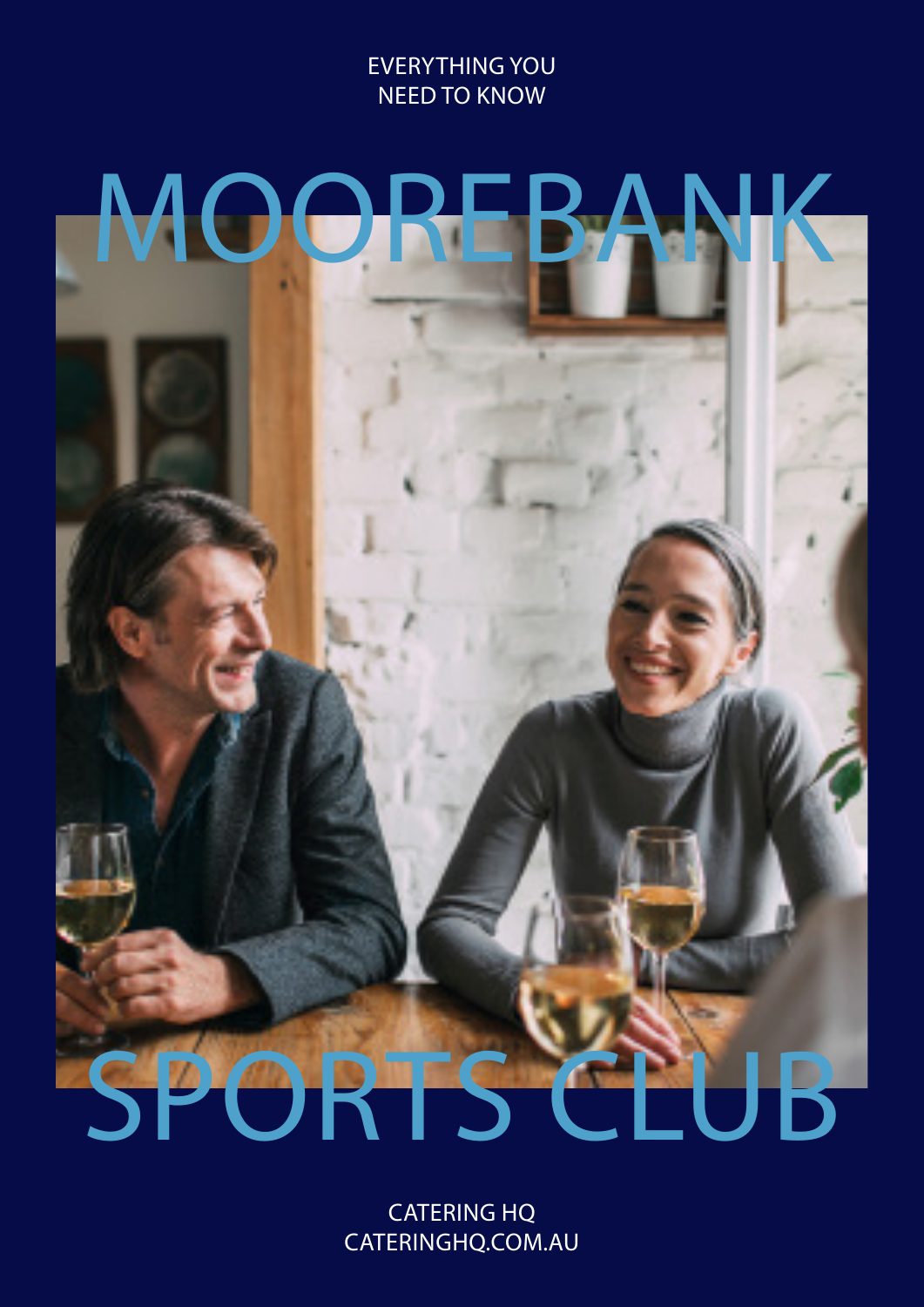KIT WEDDING KIT WEDDING KIT WEDDING KIT WEDDING KIT WEDDING KIT WEDDING KIT WEDDING KIT WEDDING KIT WEDDING KIT<br>S KIT WEDDING KIT WEDDING KIT WEDDING KIT WEDDING KIT WEDDING KIT WEDDING KIT WEDDING KIT WEDDING KIT WEDDING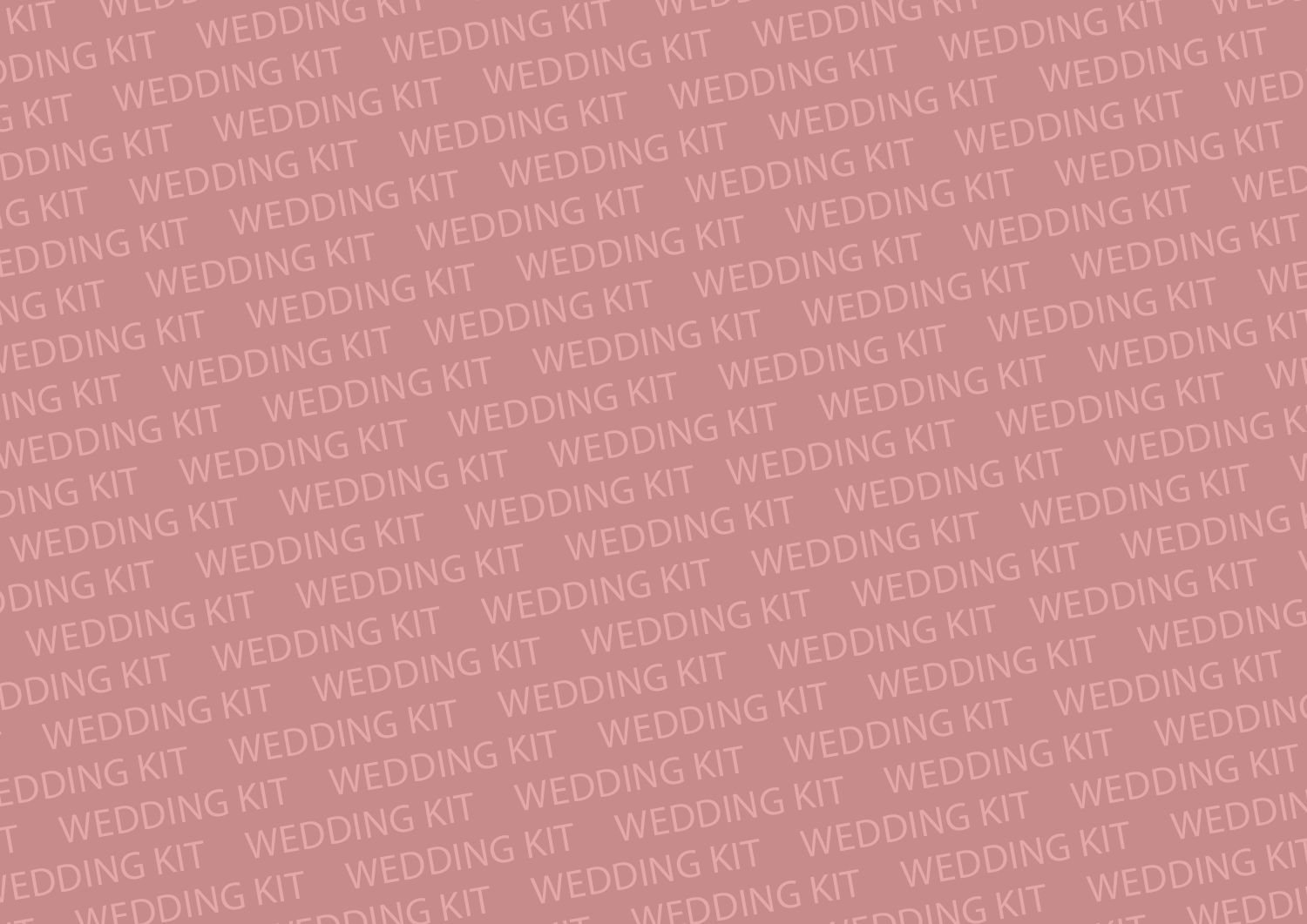| <b>ENJOY THE SIMPLE</b><br>ELEGANCE OF OUR CANAPÉS PACKAGE                                                       | \$100 <sub>PP</sub> | <b>THE GRAI</b>                            |
|------------------------------------------------------------------------------------------------------------------|---------------------|--------------------------------------------|
| A selection of six canapés                                                                                       |                     | A superb th                                |
| A choice of two dessert canapés                                                                                  |                     | Half an hou<br>a selection                 |
| In-Room Espresso services, organic and herbal teas<br>Five hours unlimited beverage package   Including          |                     | Four and a<br>Including Ir<br>soft drink a |
| house wine, local beers, soft drink and juice<br>Dance floor                                                     |                     | Dance floo                                 |
| 2 x floral pedestals                                                                                             |                     | Bridal table                               |
| A disc jockey/master of ceremonies                                                                               |                     | All guest ta<br>of centre p                |
| Lectern and microphone                                                                                           |                     | Chair cover                                |
| Ample off street parking for all your guests                                                                     |                     | A disc jock                                |
|                                                                                                                  |                     | Lectern an                                 |
| ELEGANCE PACKAGE                                                                                                 | \$120 <sub>PP</sub> | Ample off s                                |
| A superb three course meal                                                                                       |                     | Overnight a                                |
| Half an hour of pre-dinner drinks                                                                                |                     |                                            |
| Four and a half hours of dinner beverages   Including<br>Including house wine, local beers, soft drink and juice |                     |                                            |
| Dance floor                                                                                                      |                     |                                            |
| Bridal table centrepiece with a selection of flowers                                                             |                     |                                            |
| All guest tables decorated with a selection of centre<br>pieces to choose from                                   |                     |                                            |
| A disc jockey/master of ceremonies                                                                               |                     |                                            |
| Lectern and microphone                                                                                           |                     |                                            |

Ample off street parking for all your guests

| THE GRAND PACKAGE                                                                                                 | \$150 <sub>PP</sub> |
|-------------------------------------------------------------------------------------------------------------------|---------------------|
| A superb three course meal                                                                                        |                     |
| Half an hour of pre-dinner drinks accompanied by<br>a selection of canapes                                        |                     |
| Four and a half hours of dinner beverages<br>Including Including house wine, local beers,<br>soft drink and juice |                     |
| Dance floor                                                                                                       |                     |
| Bridal table centrepiece with a selection of flowers                                                              |                     |
| All guest tables decorated with a selection<br>of centre pieces to choose from                                    |                     |
| Chair covers with your choice of sash colour                                                                      |                     |
| A disc jockey/master of ceremonies                                                                                |                     |
| Lectern and microphone                                                                                            |                     |
| Ample off street parking for all your guests                                                                      |                     |
| Overnight accommodation for the Bride & Groom                                                                     |                     |
|                                                                                                                   |                     |
|                                                                                                                   |                     |
|                                                                                                                   |                     |

 $T + C^5/$ 



# WEDDING PACKAGES

### STANDARD PACKAGE - \$100 PER TABLE (10 PEOPLE PER TABLE)

Lycra chair covers

Simple centrepiece

### LUXURY PACKAGE - \$110 PER TABLE (10 PEOPLE PER TABLE)

Lycra chair covers with satin sash (or band)

Standard centrepiece

Satin table runner

### DELUXE PACKAGE - \$135 PER TABLE (10 PEOPLE PER TABLE)

Lycra chair covers with satin sash (or band)

Deluxe centrepiece

Satin table runner

Coloured napkins

## ADDITIONS TO MAKE YOUR EVENT MORE SPECIAL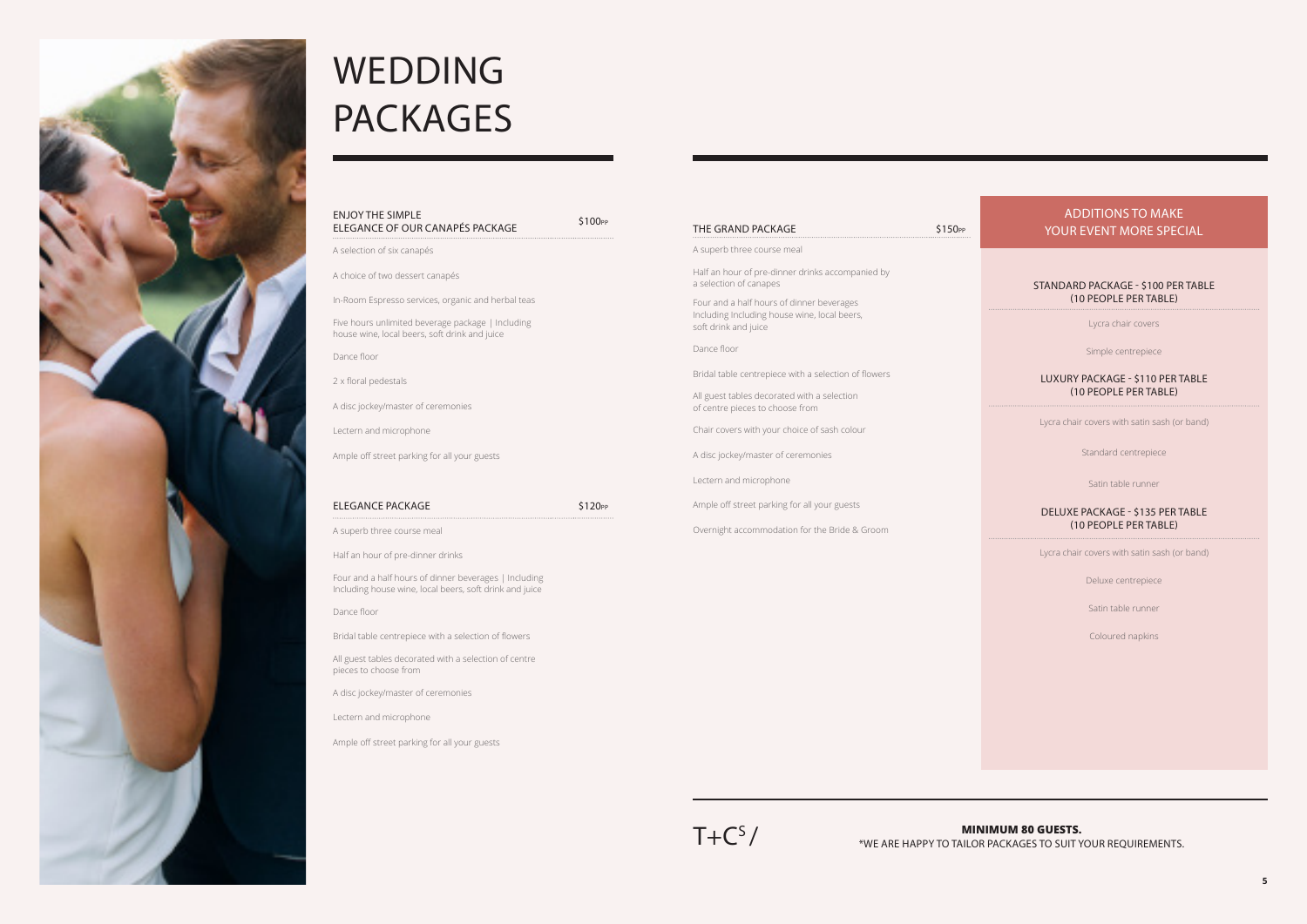### DECORATIONS

We are happy to organise decorations on your behalf through our suppliers or you are welcome to organise your own decorations. Please advise your event specialist if you are organising your own decorations.

### CAKES

You are welcome to provide your own cake for the event. We are happy to store this for you on the day until it is required. You have three options for the cutting of your cake:

1.Do it yourself, we will provide utensils and plates for you to cut and serve the cake yourself.

2.Cake service, for our chef to cut and place on a shared platter a \$2.50 per person charge will apply.

3.Cake service, for our chef to cut, individually plate and garnish a \$3.00 per person charge will apply.

 $T+C<sup>S</sup> /$  additional items can be added to your menu, price on your enquiry.



# BEVERAGE OPTIONS

# TAILORED TO YOU

There are multiple options available for beverage service.

Beverages on consumption also known as a bar tab. This is where you advise a limit you wish to put on the bar. Our staff will advise you when you are close to reaching this limit and give you the option to increase the amount or for guests to now purchase their own beverages.

Cash bar is also available where guests purchase their own drinks throughout the event.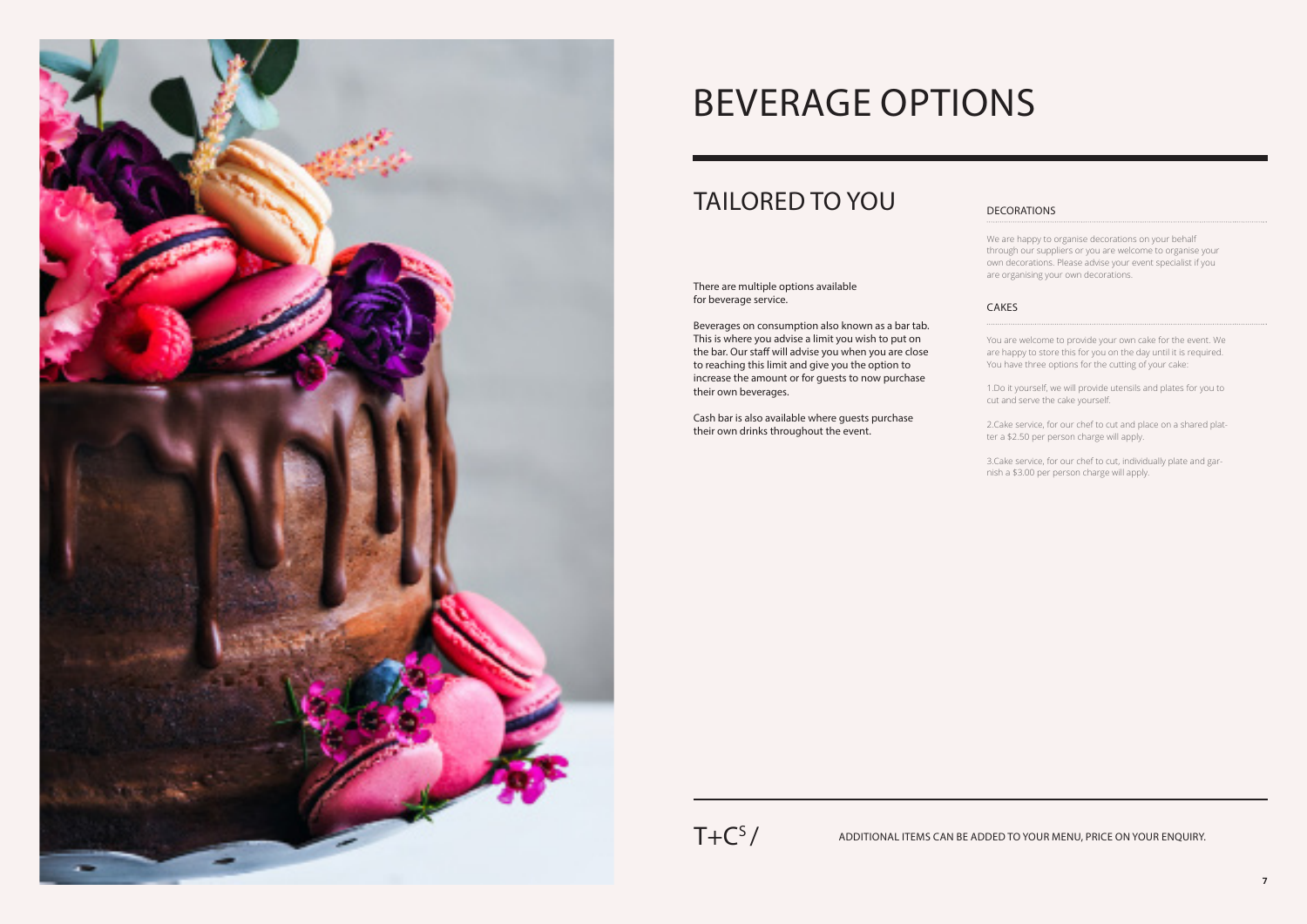# TERMS AND CONDITIONS

### **Terms and Conditions 01**

The Registered Clubs Act requires that any person holding an event with Moorebank Sports Club must be a member of the Club. The member is then responsible for all non-members of the Club and anyone under the

age of 18 years. Please contact the Club for membership information. • Tentative booking dates are held for three (3) working days only. • Confirmation of booking must be received by Catering HQ within three (3) working days of original reservation with the signed terms & conditions agreement. If confirmation is not received within this time, management reserves the right the release the space. The amount required for the deposit is the room hire fee. If the client fails to return the signed terms & conditions agreement with the payment of the deposit, then the company shall be entitled to allocate the event date and premises

to another client.

• All prices are current at the time of quotation but may be subject to change based on rising costs. The quoted prices include GST and upon receipt of your confirmation and deposit, fixed prices will be confirmed in writing.

### **Finalising Event Details 02**

Catering HQ require all event details to be finalised seven (7) days prior to the event date.

At this time our Functions Team will discuss and confirm all Food & Beverage options, including: any specific dietary requirements, room setup, decorations, equipment hire, entertainment and any miscellaneous expenses or special instructions required.

### **Final Numbers & Payment 03**

Confirmation of the final numbers of guests must be made no less than seven (7) days prior to the event date. Final numbers will be taken to be the minimum number of guests attending the event. Upon confirmation of final numbers a final invoice will be issued to the Event Organiser.

The final invoice payment is required seven (7) days prior to the event date. This payment can be made in Cash, Credit Card, EFTPOS or Bank Cheque only. Any additional guests in attendance on the event date, post final payment, will require approval by the Event Organiser and will 1. Do it yourself, we will provide utensils and plates for you to cut and serve the cake yourself.

2. Cake service, for our chef to cut and place on a shared platter a \$2.50 per person charge will apply.

3. Cake service, for our chef to cut, individually plate and garnish a \$3.00 per person charge will apply.

Children aged between five (5) and twelve (12) years will be charged at half the adult rate. Children below the age of five (5) years are free of charge (when choosing from a buffet menu).

Where events require the use of external contractors not employed by Catering HQ or Wests Ashfield Leagues Club, the client will provide the Functions Team with a copy of the external contractors Public Liability Insurance when finalising the event details, twenty eight (28) days prior to the Event Date. All external contractors must liaise with the Functions Team in regards to delivery, setup and break down of equipment.

### **Delivery & Collection of Goods 05**

All deliveries and collections of goods to or from Moorebank Sports Club on the client's behalf can only be made by prior arrangement with the Functions Team. All deliveries must be clearly marked with the name of the event. Catering HQ will take all reasonable care but accept no responsibility for items delivered or left for collection.

### **Security Personnel 06**

Our Functions Manager will provide advice to the extent considered necessary for the provision of security, crowd control or emergency requirements that need to be arranged for the event. Any costs associated with the requirement will be payable by the Client / Event Organiser. All security service arrangements are booked directly through Moorebank Sports Club and charged back to the client / Event Organiser at cost. All 18th and 21st birthday parties are required to have security. The club reserve the right to request security, for any function and to be charged to client.

If you require longer than the normal five (5) hours for your half-day function there will be an overtime charge of \$3.30 per confirmed guest per hour or part thereof.

be charged accordingly. The resulting balance owing must be settled on the day of the event.

In default of such prompt payment, you undertake to pay late payment fees of 2.5% per month on any amount outstanding and to indemnify us and pay all costs and expenses on a solicitor and own client basis if legal action is necessary, and/or EC Credit Control Pty Ltd's fees, which we may incur in recovering from you any overdue amount.

Non-refundable prepayment of the balance of the total estimated amount is payable 7 days prior to the event date. If the balance of the total estimated amount is not paid 7 days prior to the event date, the client will be deemed to have cancelled the event at that time.

The payment by any person of any fees & charges for such facilities, and the issue to any such person of any receipt for such sum and/or confirmation of the event shall be deemed to be an acknowledgement and acceptance by such person of the conditions contained herein.

The Client agrees that beverages will be charged according to Moorebank Sports Club records of consumption, or at the agreed amount in the case of a beverage package option being confirmed by the client. Any variations in beverage consumption, any increase in confirmed numbers, extension of the event time and any other agreed additional costs incurred are payable via credit card on the day of the event.

The client must provide Catering HQ final menu choices and numbers of guests attending the event in writing no later than seven (7) Days prior to the event date.

### **Food & Beverage 04**

Catering HQ offers clients an exquisite range of menus to accompany any occasion. The Club does not permit clients to provide external food and beverage on the premises.

Clients are also advised that due to food safety liability standards, surplus food and beverage not consumed during the event is unable to be removed from the premises.

Catering HQ will take no responsibility or liability for damage or loss of merchandise, goods or property of the client or their guest left at Moorebank Sports Club prior, during or after functions/exhibitions. The client and client contractors/suppliers must remove from Moorebank Sports Club immediately after the conclusion on the event all gifts, equipment and other items they may have brought onto or had delivered to the Club. Catering HQ shall not be liable in any way to the client or client contractors/suppliers for any loss or damage to such gifts, equipment and items whilst they are on Moorebank Sports Club property. Catering HQ may dispose (as it deems fit) of any gifts, equipment or items that are left behind at Moorebank Sports Club without being liable for consequential damages of any nature for any reason whatsoever. access earlier a room hire fee will be charged. **Compliance 09** All guests must comply with The Registered Clubs Association Laws which govern Moorebank Sports Club license conditions. Guests will be bound by Club entry requirements. Guests must either be a member of the Club, reside outside the five (5) kilometre radius from Club premises or be signed in by a member. All persons under the age of eighteen (18) years are prohibited from entering gaming and areas adjacent to licensed bar areas and must always be accompanied by and in the immediate presence of a responsible adult.

Prior arrangements for celebration cakes must be made with the Functions Team. When providing your own cake, we offer two plating options as follows:

# **Event Cancellation 07**

For cancellations or postponement of confirmed bookings the following conditions apply:

- 1. Written notice is required for all booking cancellations.
- 2. Any confirmed booking cancelled or postponed more than sixty one (61) days prior to the event date, the client will be refunded the full amount of the deposit payment.
- 3. Any confirmed booking cancelled or postponed thirty one (31) to sixty (60) days prior to the event date, the client will forfeit 50% of the estimated cost of the event (including the deposit payment amount).
- 4. If cancellation or postponement of the confirmed booking occurs less than thirty (30) days prior to the event date, the Cancellation Fee will consist of the total estimated cost of the event and the deposit payment amount.
- 5. If cancellation or postponement of the confirmed booking occurs less than seven (7) days prior to the event date the cancellation fee will consist of the total estimated cost including the food and beverage component.
- Where circumstances beyond Catering HQ control prevent Moorebank Sports Club from fulfilling any obligations under this contract, Catering HQ will be released from this contract without penalty.
- Organisers are financially responsible for any damage sustained to their property or that of Moorebank Sports Club that is caused by the client or their guests prior, during or after functions/exhibitions. The use of drawing pins, staple guns or any fastening material on walls is strictly prohibited. Repair and replacement costs will be passed on to the client. Public Holidays – 15% overall surcharge.
- I understand that a cleaning fee of \$500.00 can be charged to the client after the events finalization, as per the manager on the days discretion. Moorebank Sports Club reserves the right to adjust any set-up to ensure fire, life and safety codes are met.
- Moorebank Sports Club reserves the right to charge for security on events as it deems necessary.

### **Room Access 08**

Access to the room is 2 hours prior to your start time. If you wish to have

### **8 9**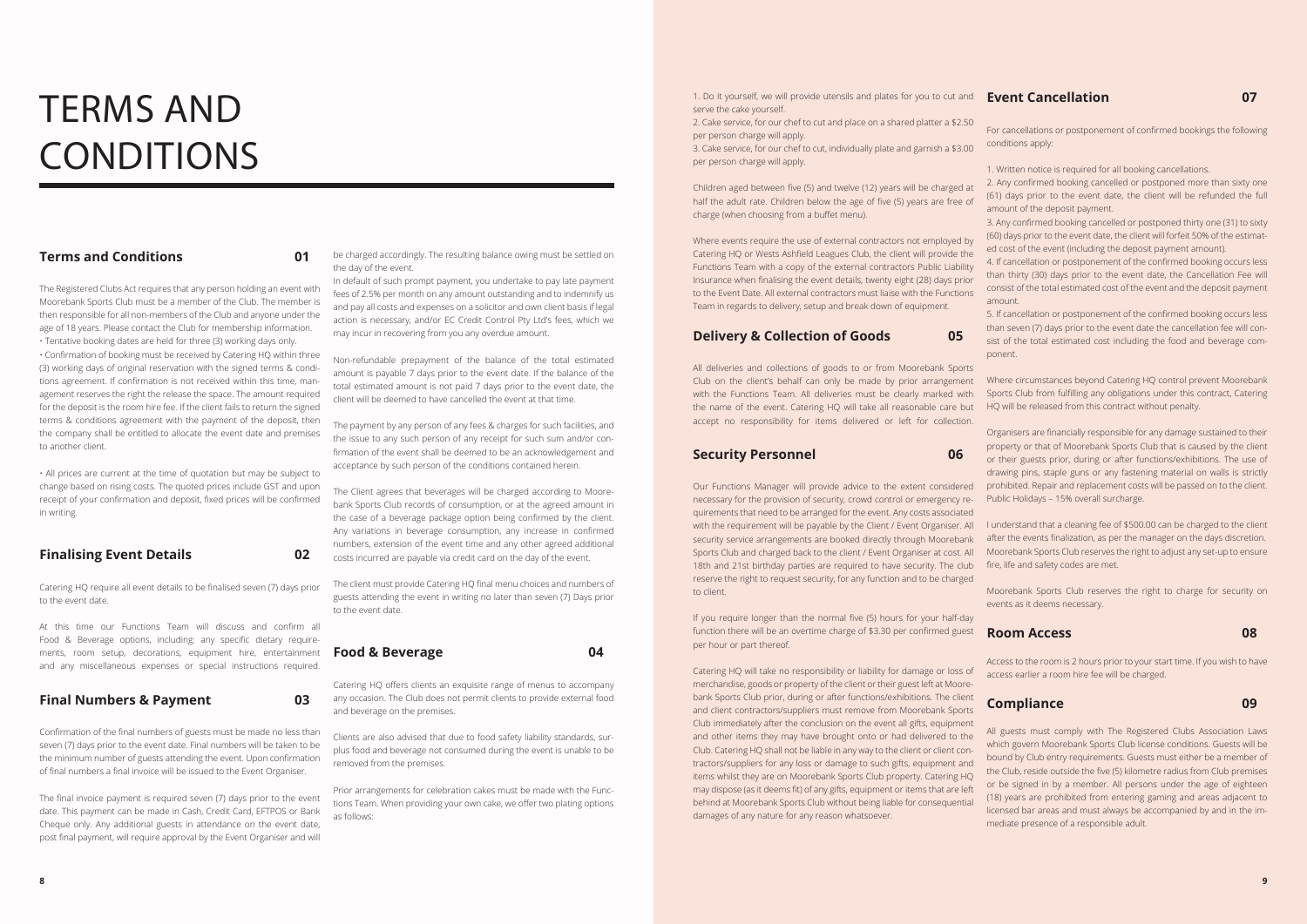# TERMS AND CONDITIONS

### **Dress Regulations & Conduct 10**

The appearance of all members and guests must be neat and tidy at all times. The following dress is not permitted at any time; thongs, bare feet, singlets, swimwear, offensive t-shirts and caps. The Management's decision will be final.

### **Smoking at Moorebank Sports Club 11**

All Event rooms are 'Smoke Free' in accordance with the Smoke Free Environment Act. Clients, their guests and staff may use the designated smoking areas which are easily accessible from all Event areas.

### **Indemnity 12**

The Client uses and occupies the Event Area, including but not limited to the area of the Event Venue in which the event is conducted, at their own risk. The Client hereby indemnifies Moorebank Sports Club and agrees to keep Moorebank Sports Club indemnified, against all actions, If a guest or organiser is asked to leave no monetary compensation will suits, proceedings, claims and demands, damages, costs and expenses whatsoever which may be taken or made against Moorebank Sports Club and/or incurred arising out of injury or damage to any person or property from or during the use of Moorebank Sports Club facilities referred to in this agreement and the Event Confirmation.

### **Emergencies & Industrial Action 13**

Moorebank Sports Club may cancel this agreement at any time if there exists an emergency or threat of danger to any person or of damage to property (or as a result of such damage or danger).

Similarly this agreement may be cancelled at any time by Moorebank Sports Club if the use of the Event Venue is prohibited or hindered by cessation or interruption of utility supplies (electricity or gas), failure of plant or equipment, unavailability of food items, any industrial action or other unforeseeable event or incident. Deposits paid by the client would be refunded or such proportion as is appropriate within seven (7) working days of the event date.

### **Government By-laws 14**

The Client shall conform to the requirements of the Local Government Act and any other relevant act, by-laws, rules or regulations and shall be liable for any breach of any such act, by-laws, rules or regulations.

## **Responsible Service of Alcohol 15**

Moorebank Sports Club is committed to the Responsible Service of Alcohol. Club management will not permit or suffer any riotous, disorderly, offensive or improper conduct in any of the event areas inside or adjacent to the event area or within its confines.

Any person believed to be approaching intoxication or involved in any riotous, disorderly, offensive or improper conduct will be escorted off the premises.

Moorebank Sports Club has a Responsible Service of Alcohol Policy. It is illegal to serve alcoholic beverage to any person in a state of intoxication and as such Moorebank Sports Club reserves the right to refuse service to any such persons and/or request their departure from the premises. It is illegal to serve alcoholic beverage to any person under eighteen years of age & Moorebank Sports Club reserves the right to request suitable identification to this end.

be given and the client will be changed the full amount for the event